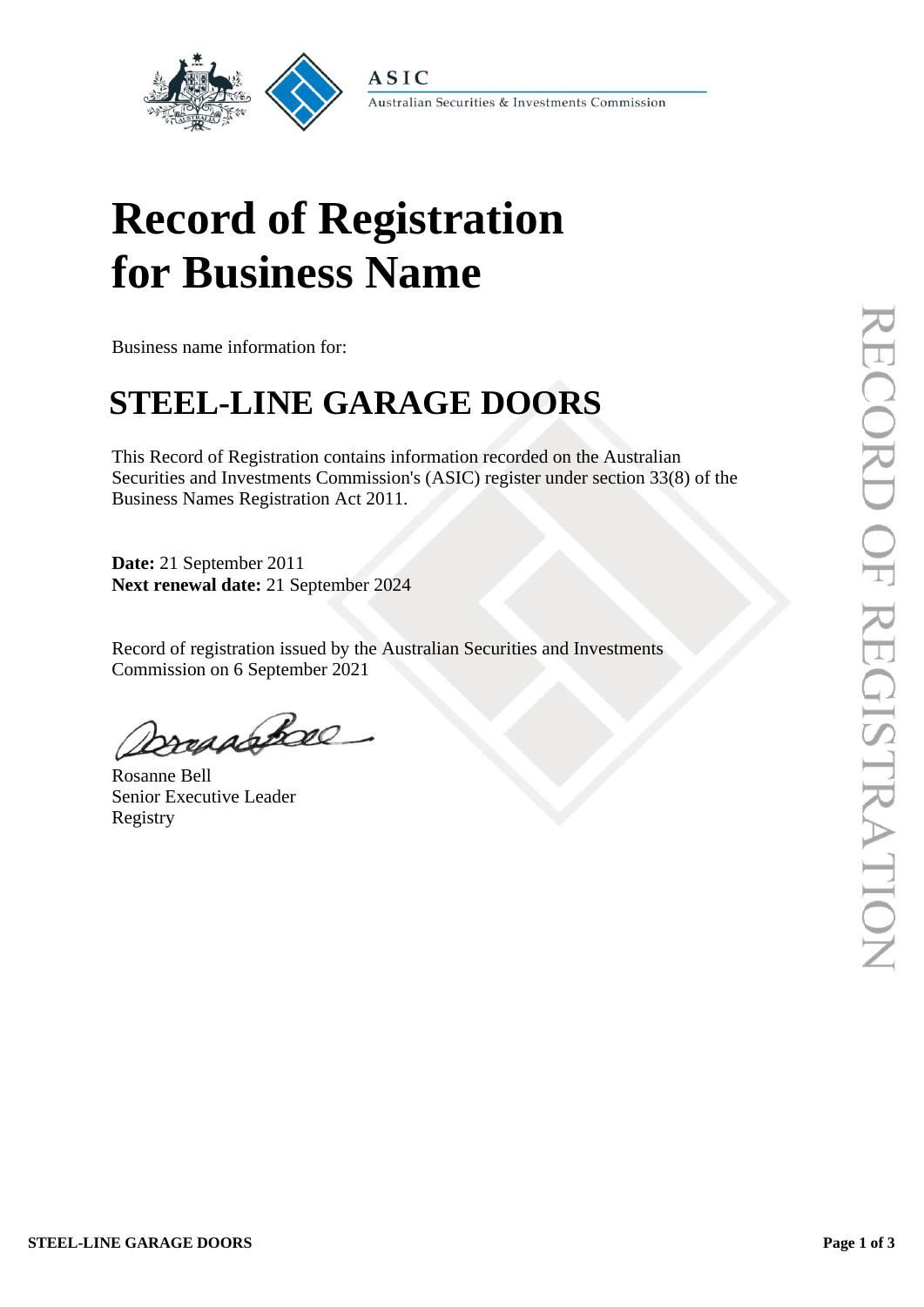

## **Summary of business name details**

**Business name:** STEEL-LINE GARAGE DOORS

**Registration date:** 21 September 2011 **Status:** Registered **Period of registration:** 3 Years **Next renewal date**:21 September 2024

## **Business name holder details**

**Business name holder:** STEEL-LINE GARAGE DOORS AUSTRALIA PTY LTD **Holder type:** Body Corporate **ABN:** 52124164003

### **Addresses**

 **Address for service of documents** PO BOX 3305

Darra QLD 4076 Australia

#### **Principal place of business**

51 Perivale St Darra QLD 4076 Australia

#### **Email**

tblake@steel-line.com.au